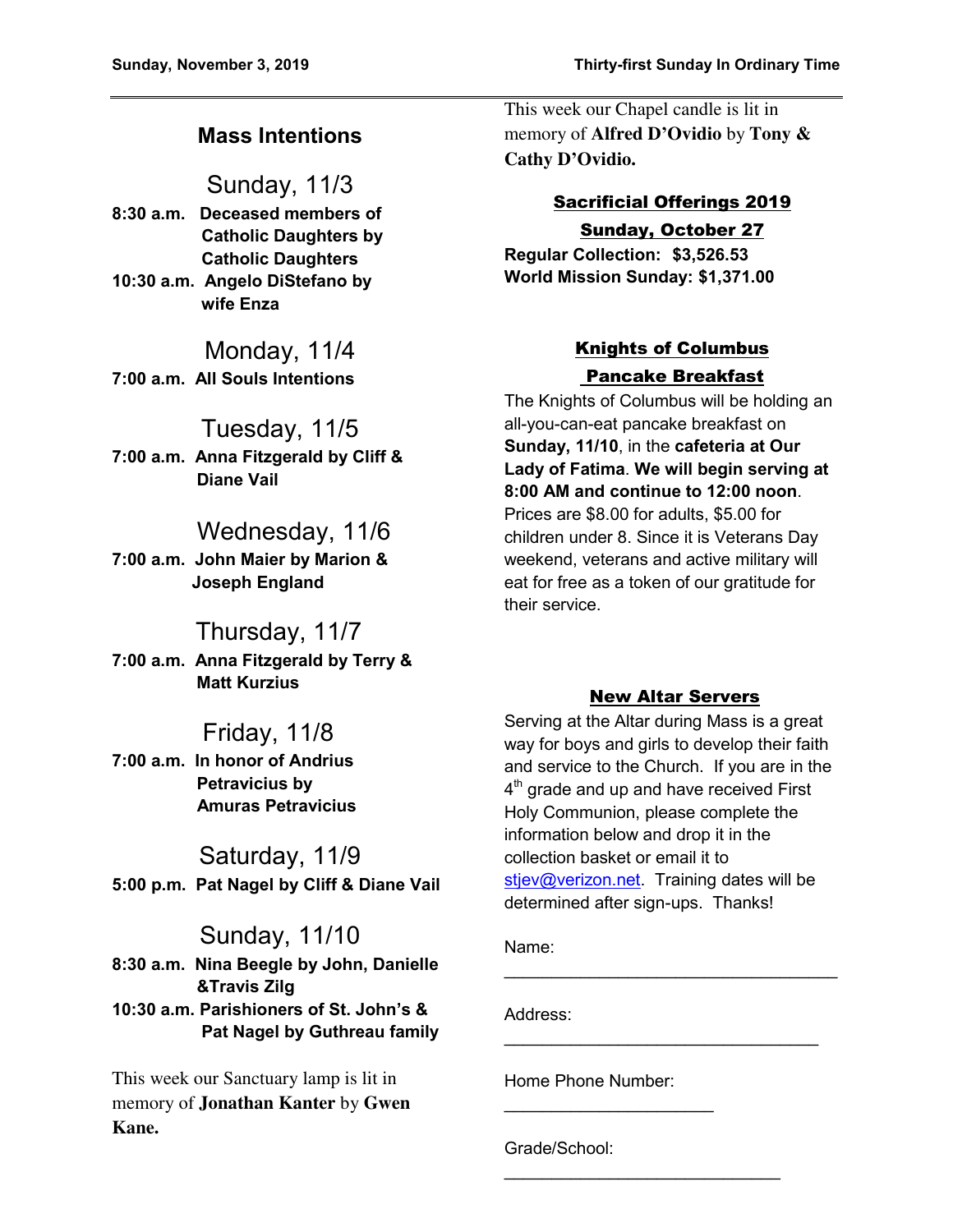$\mathcal{L}_\text{max}$  , which is a set of the set of the set of the set of the set of the set of the set of the set of the set of the set of the set of the set of the set of the set of the set of the set of the set of the set of

Parent email:

### St. John Food Pantry

Our Food Pantry is in need of the following: dry pasta, rice, cereal, canned tuna and chicken, low/no sugar canned fruit, no/low sodium canned vegetables and soups, tomato sauce and fruit juice. Food donations support our parish food pantry, for our neighbors in need as well as FISH Food Pantry on New Market Road in Piscataway. Thank you for your continuous generosity.

#### Social Concerns

Do you know a needy person or family? Could one of your neighbors benefit from assistance with food and/or other essentials? Please call the Pastoral Center, 732-968-2621, in confidence, and we will do whatever we can to help. Please continue to bring men's toiletries, tooth brushes, and large and medium thongs or slippers for the Ozanam Men's Shelter. Articles may be left in the vestibule. Thanks for not forgetting the "guys".

St. John the Evangelist Parish, Dunellen presents... **Kick Start Your Faith!**

Feel like you need a spiritual boost? Don't remember or understand some Catholic basics? What's the big deal with Reconciliation? Is the Eucharist a living thing in your life? Join us for a 4-week program to help you rejuvenate your faith. **Wednesday evenings ~ 6:30-8pm in the Church**.

**November 13, 2019 The Mercy of Reconciliation** *Presented by Rev. Msgr. John Fell, St. John Neumann Pastoral Center, Piscataway* 

**November 20, 2019 The Eucharist Alive!** *Presented by Rev. Msgr. Charles Cicerale, St. James, Woodbridge*

### Time, Talent and Treasure



Fostering stewardship is a way of life. Everyone benefits from the sacrificial gift one makes of his/her time, talent and treasure. We gratefully acknowledge and salute:

# **Our Children's Liturgy of The Word Facilitators**

### Remember to Vote… Be a Faithful Citizen

Visit www.faithfulcitizenship.org to explore how you can love your neighbors by advocating as a faithful citizen on behalf of those who are poor and vulnerable. As you prepare to vote this week, read the U.S. bishops' statement on Forming Consciences for Faithful Citizenship, watch videos and access other great resources on faithful citizenship.

Thank you for your participation!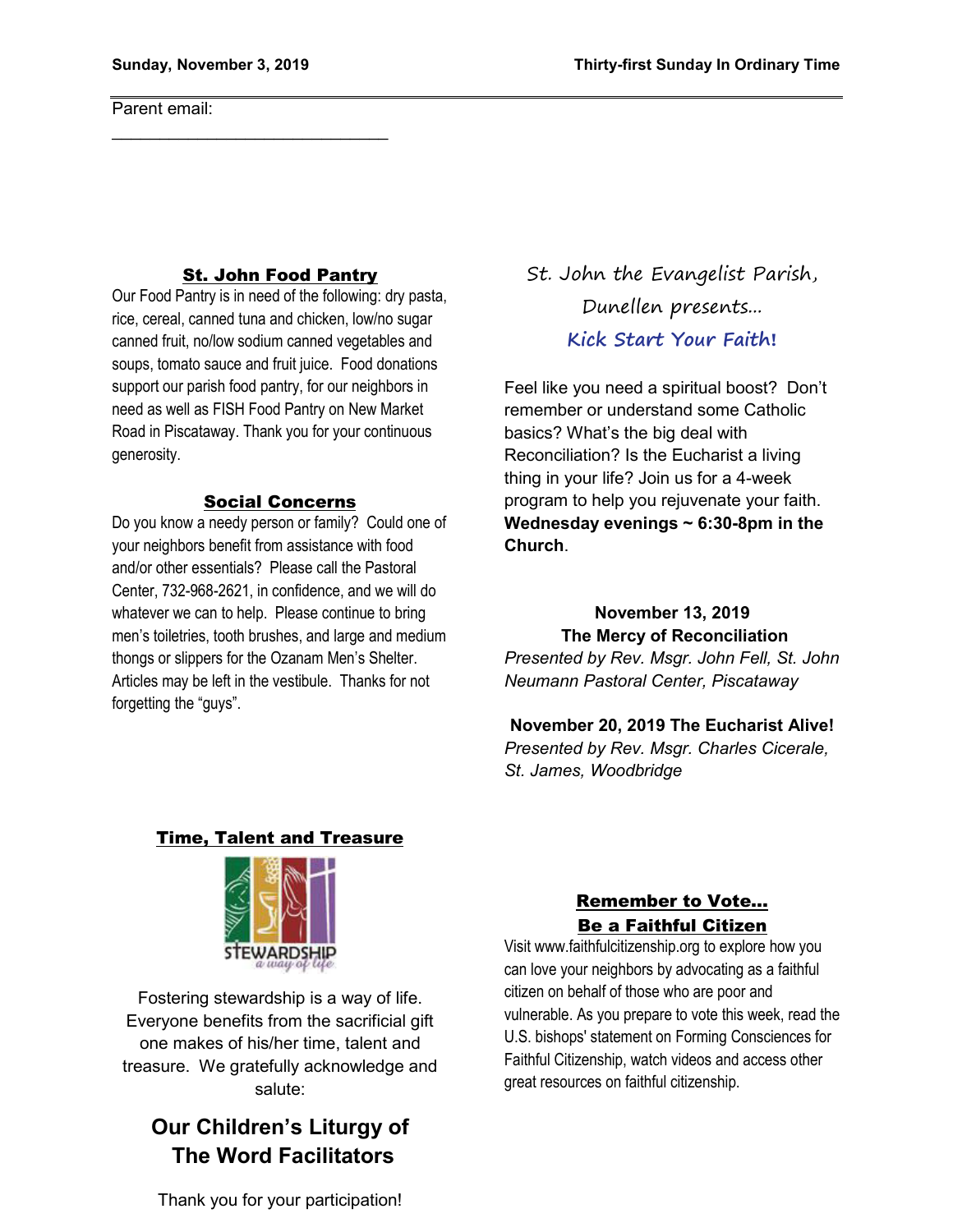**2020** by calling 732-904-9636 as space is limited or visit us at[: www.aweekendforyourmarriage.org](http://www.aweekendforyourmarriage.org/) for more information.



### Prayers for Our Service Members

Military Please pray for the following parishioners who are currently serving in the Military:

- **U.S. Navy Reserve Lt. Michael Bartilotti U.S. Army Pvt. Luke Harshaney U.S. Army Pvt. Raymond C. Pizzigoni U.S. Coast Guard Lt. Ed Sella U.S. Army Staff Sgt. Paul Frabizzio U.S. Marine Mer. Cpl. Thomas Tyler Lizak U.S. Army Pfc. Sean Parente U.S. Marine Pvt. Dante Parente U.S. Army 2nd Lt. Casey Wenzel U.S. Army Spec. 4 Timothy Francisco U.S. Marine LCpl. Stephen Wright**
- **U.S. Marine Pvt. José Citron**

If there are any other military members you would like to be included in our prayers, please contact the Parish Office.

### Union Catholic Information Night

If you missed Open House or want a closer look, join us at Union Catholic High School on **Wednesday, 11/6** at **7:00 p.m.** and learn how UC's faith-based environment can support you on your journey to college and throughout life! Be Fearless, Be Faithful, Be Ready! For more information, contact Betsy Thornton at 908-889-1600, ext. 302 or [bthornton@unioncatholic.org.](mailto:bthornton@unioncatholic.org)

### Marriage Encounter

Now that fall is here, why not treat yourselves to a Marriage Encounter Weekend? A Worldwide Marriage Encounter Weekend gives you the time and tools to revitalize romance, deepen communication, and nourish the spirituality in your marriage. The next Worldwide Marriage Encounter Weekend will be held **January 24 -26**. **Please register by January 10,** 

### Annulment Presentation

An information session on Annulment will be held at **Blessed Sacrament Church, 1890 Washington Valley Road, Martinsville** on **Wednesday, 11/13** at **7:30 pm**. This presentation is intended for those who have experienced divorce and who wish to learn more about the Annulment process and have the common myths dispelled. The session will be presented by the members of the Diocese of Metuchen Tribunal in a confidential and sensitive atmosphere.Please RSVP to 732-529-7589 or by email [tribunal@diometuchen.org](mailto:tribunal@diometuchen.org) [<mailto:tribunal@diometuchen.org>](mailto:tribunal@diometuchen.org) .

### New Jersey Independent Victim Compensation Program

The Diocese of Metuchen – along with the four other Roman Catholic Dioceses in New Jersey – established an Independent Victim Compensation Program (IVCP) to compensate those who, as children or young adults, were sexually abused by a priest or deacon of the Diocese. The IVCP opened to claims on June 15 and will conclude on December 31, 2019. All individual claims must be submitted during this period.

The IVCP operates independently of the Diocese or any church-affiliated institution and the administrators of the IVCP have complete autonomy to determine the eligibility of a claim with the guidelines of the established Protocol. The amount of compensation for those who make a claim will be independently determined by the IVCP administrators.

All victims – no matter when the abuse occurred – are eligible to participate, and all matters will be handled confidentially. Victims of clergy sexual abuse of a minor can begin the process of utilizing the program by going to www.njdiocesesivcp.com and reviewing the protocol for submitting a claim. Anyone who has